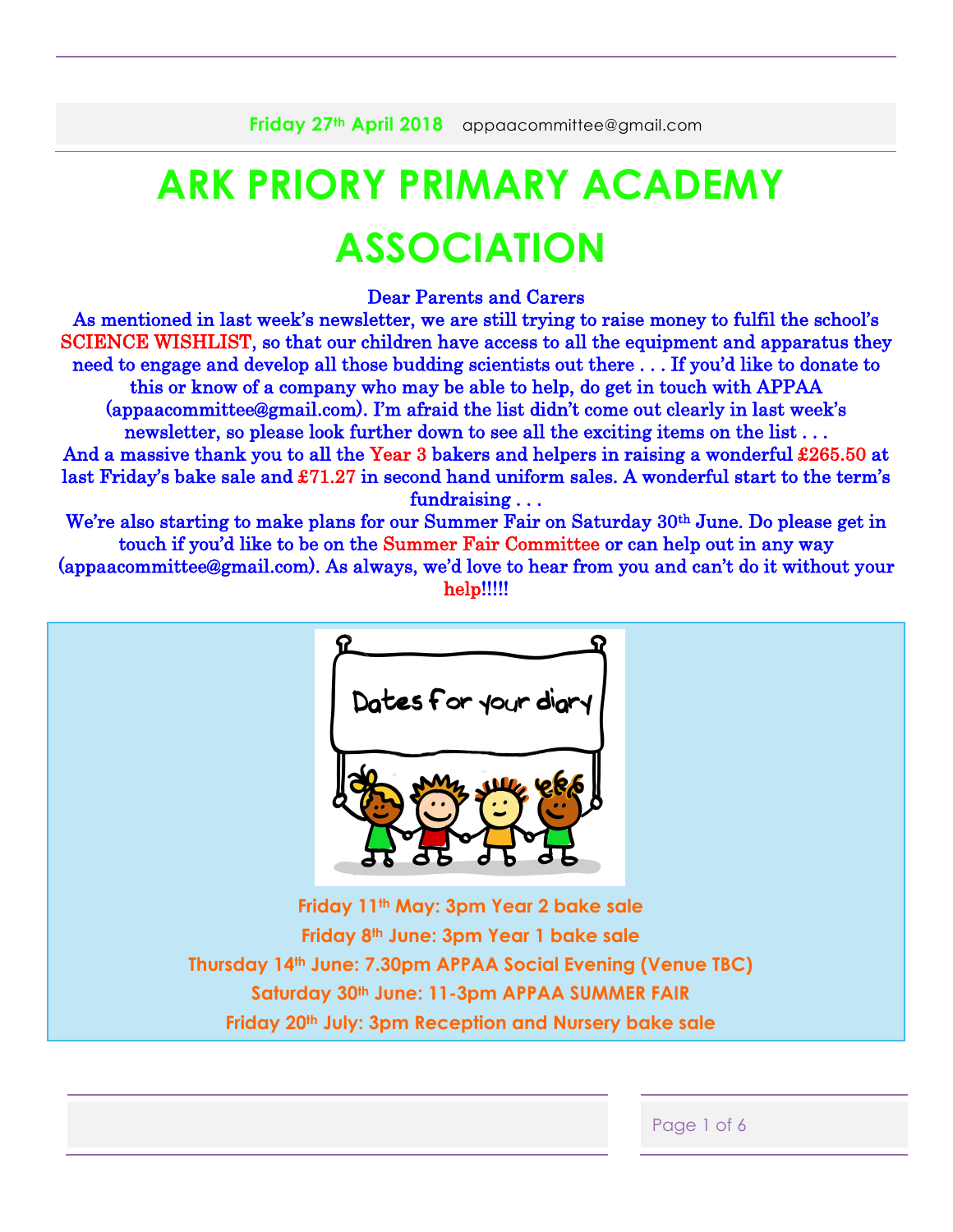## **ARK PRIORY PRIMARY**

### **SCIENCE EQUIPMENT WISHLIST**



**Anemometer £24 x 3 total £72 Light meter sensor £24 x 10 total £240 Data logger box £104.34 x 10 total £1,043.40 Metal slinky £3.59 x 2 total £7.20 Dental charts £17 Newton meters £4.19 x 12 total £50.28 Tape measures £3.59 x 2 total £7.20 Candles £5 Pasteur pipettes packs £3.60 x 2 total £7.20 Filter papers packs £4.80 x 3 total £14.40 Tea light stands £24 x 10 total £240 Pocket microscope £8.34 x 5 total £41.70 Nature viewers £4.79 x 10 total £47.90 USB digital microscope £130 Coloured acetate sheets pack of 20 £15.60 Glass mirrors pack £9.60 x 2 £19.20 Prisms pack of 7 £20.39 Rechargeable batteries pack of 4 £6 x 8 £48 Battery charger £25 Fuse wire £7.19**

Page 2 of 6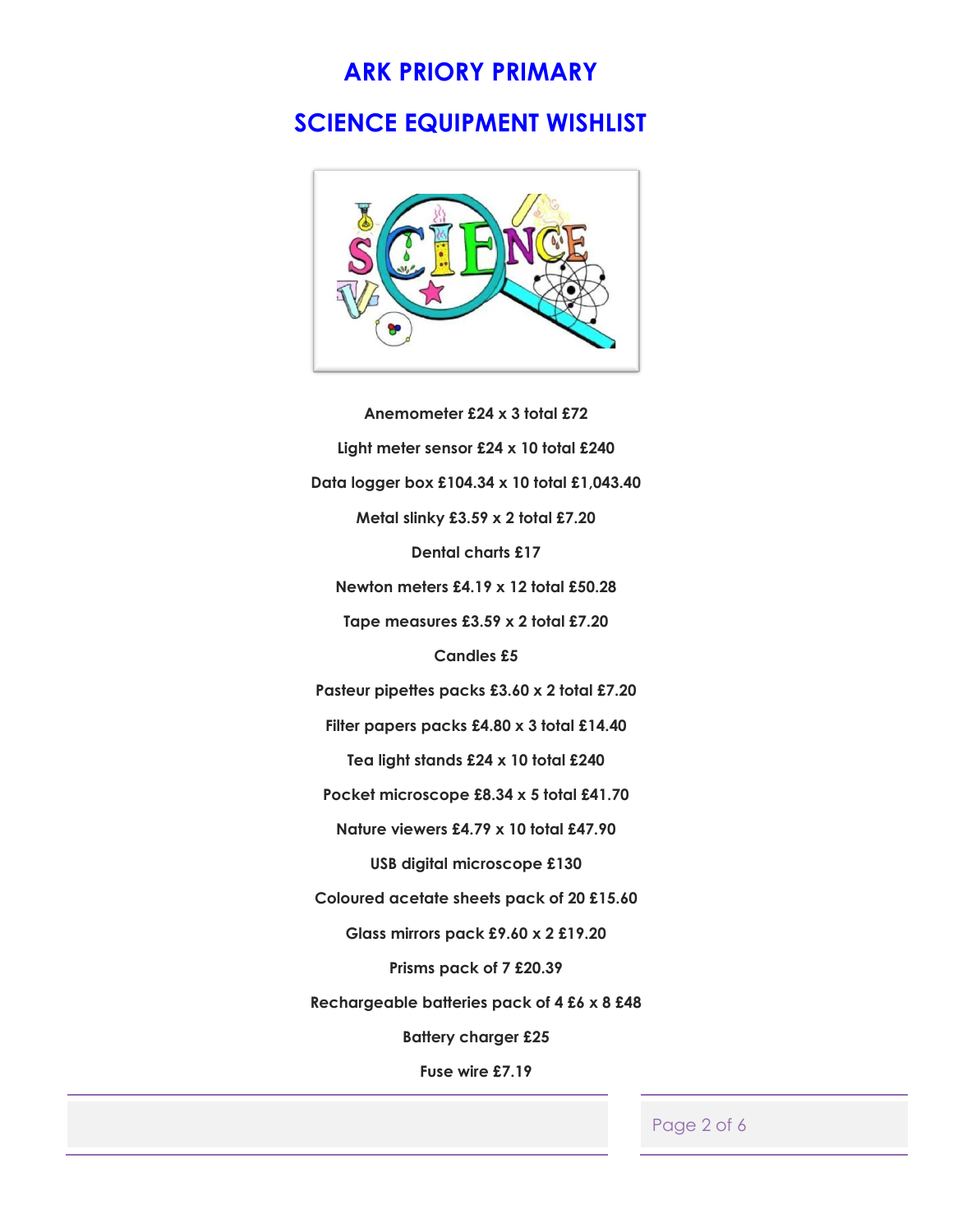

**Propellers pack of 30 £13.19 Pulleys 10 pack £2.39 Screw drivers £3 x 10 £30 Switches pack £28.74 x 2 total £57.50 100 balloons £3.60 Syringe packs £15.60 x 3 total £46.80 Cotton wool £2 Disposable gloves £6 Elastic bands £3 Heat proof mat pack of 10 £15 Plant pots £5 Plastic cups £1 Plastic straws £1 Plasticine £12 Seed trays £4 Double sided sticky tape £3 Digital weather station £120 Ice cube trays £3**

**Uv beads £5**

**Plaster of Paris £12**

Page 3 of 6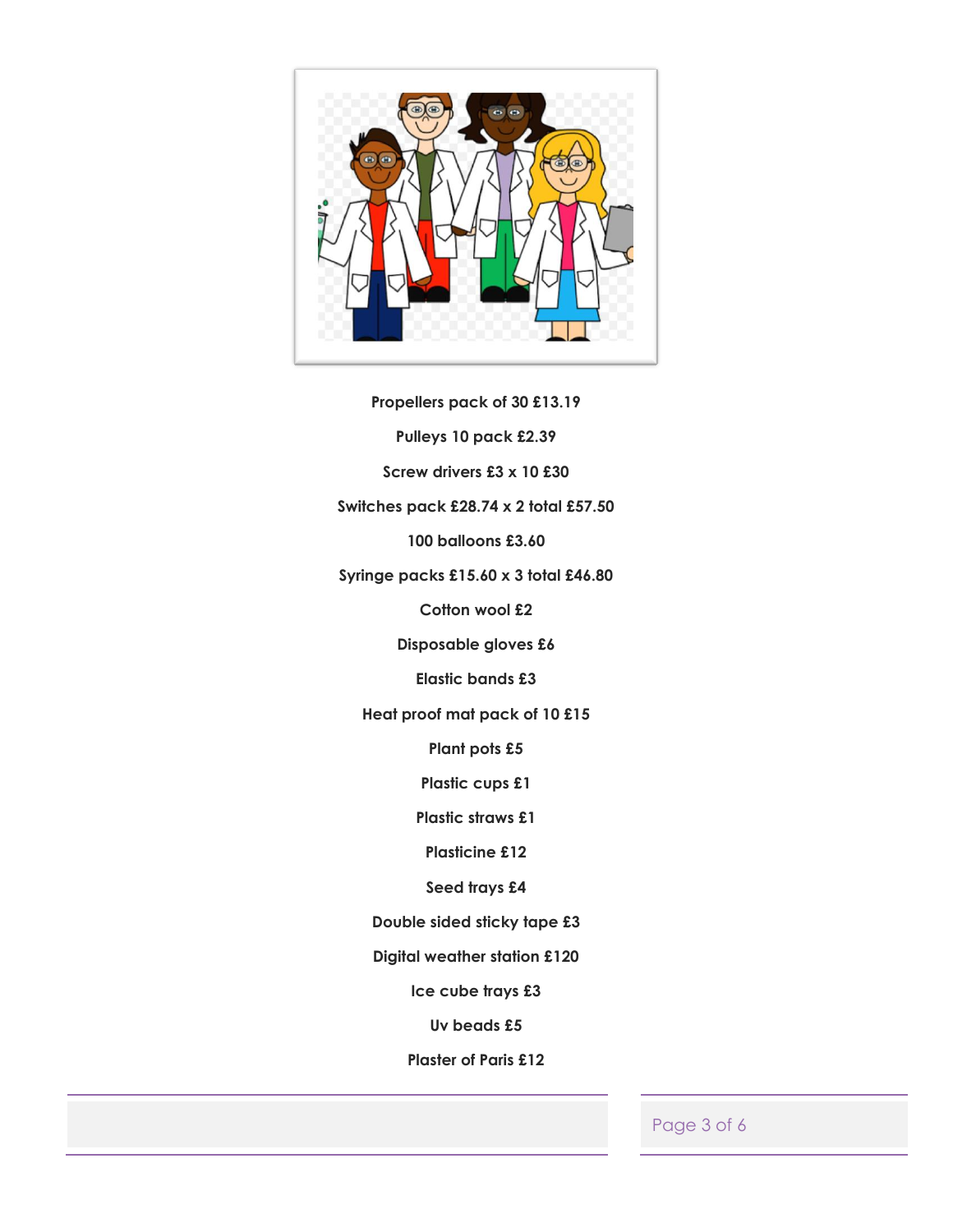**Plant seeds £5**

**Petri dishes £11.80**

**Sticky labels £1**

**Sand paper £2**

**Tweezers £8.40**

**Tea lights £3**

**Experiment sand boxes £18 x 10 total £180**

**Vinegar, bicarbonate soda, food colouring, sugar and citric acid £20**



### **ESTATE AGENT BOARDS**

## **We need your help!**

**A massive thank you to our W3 based parents who answered the call to have an estate agent board from KFH to sponsor Ark Priory Summer Fair. With your valuable support we are just 2 boards short of our 37 board target!! If you live at a W3 address and are able to help please do drop a line to [Appaacommittee@gmail.com](mailto:Appaacommittee@gmail.com) to confirm - NB we have NOT assumed anyone who has had a board in the past will have one, so please do confirm if you can! For those who have agreed, we will be in touch in the next few days to confirm exact dates.**

**Many thanks for your continued support**

| Page 4 of 6 |  |  |  |
|-------------|--|--|--|
|-------------|--|--|--|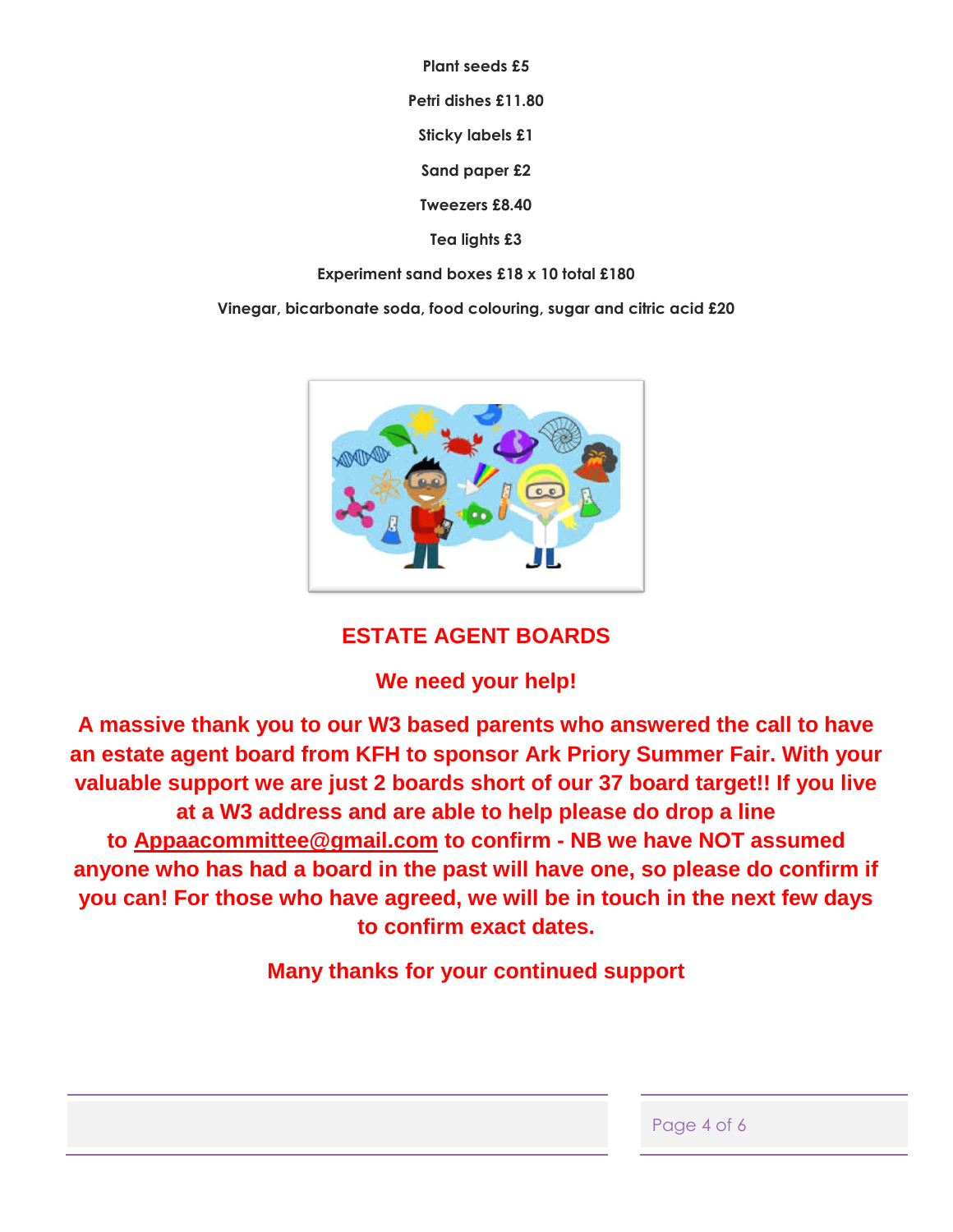

**Thank you to Go View who sponsored the Easter Fair and ran the Beat the Goalie in the playground. Go View are an independent estate agency who have opened up a new office on Churchfield Road and also have an office in Ealing. They are running a special promotion for our school community: for every introduction that leads to a sale or rental, Ark Priory will earn £150! See their ad below:**



Page 5 of 6